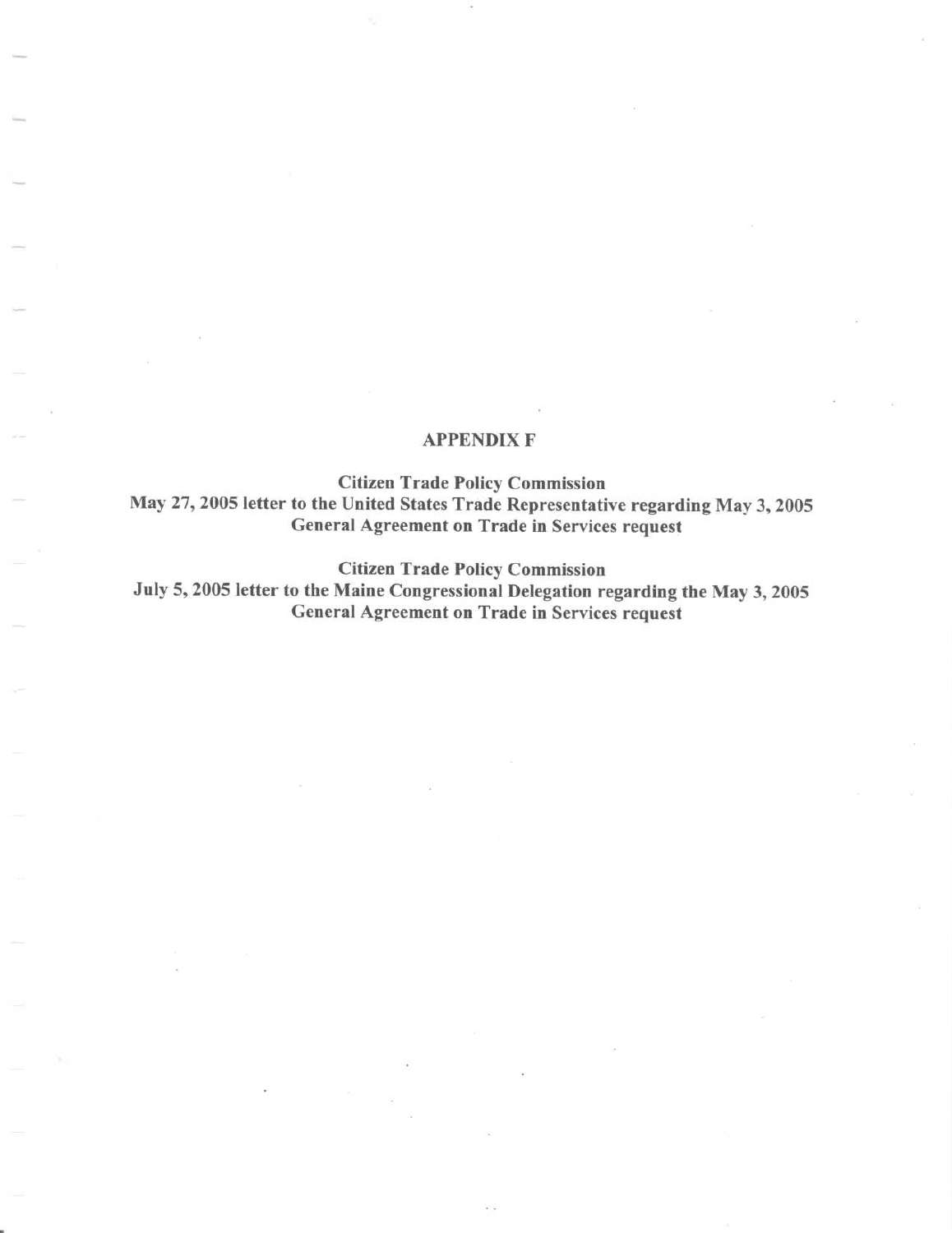## Maine Citizen Trade Policy Commission



Senator Margaret Rotundo, Co-Chair Representative John Patrick, Co-Chair

MEMORANDUM

May 27, 2005

Mr. Christopher A. Padilla Assistant U.S Trade Representative For Intergovernmental Affairs and Public Liaison <sup>1724</sup> F. Street, N.W Washington, DC <sup>20006</sup>

## Dear Mr. Padilla:

We are writing regarding your May 3, 2005 memo to the State Points of Contact (SPOCs) and the Intergovernmental Policy Advisory Committee (IGPAC) asking for comments regarding ongoing negotiations at the World Trade Organization (WTO) on the General Agreement on Trade in Services (GATS) . A copy of this memo was recently shared with us by our SPOC.

This memo raises several concerns for us, both in terms of the process used to consult with the State of Maine and the substance of the WTO GATS negotiations .

While our SPOC made your request available via the Maine International Trade Center website, we are concerned that the timeframe to consult with the necessary parties is unreasonably short. As representatives of our state have communicated to your office in the past, our current practice is to make decisions regarding whether or not to bind state laws to the rules of international trade agreements with the input of representatives from multiple branches of government, as well as the public. We are also concerned that we need more information to adequately evaluate your request.

We ask that the USTR provide Governor Baldacci and members of the Maine Citizen Trade Policy Commission with the proposed schedule of commitments as it would appear in the agreement - including which modes of delivery are proposed to be bound in which service sector, and to what specific levels of commitment. As we cannot make an informed decision with the information and timeline given, we also request that the USTR carve out all Maine state and local government actions from the new GATS offer slated to be tabled by May 31, 2005 until such time as we have the opportunity to review and analyze the language of the proposed commitments.

100 State House Station Augusta, Maine 04333-0100 Telephone 207-287-1670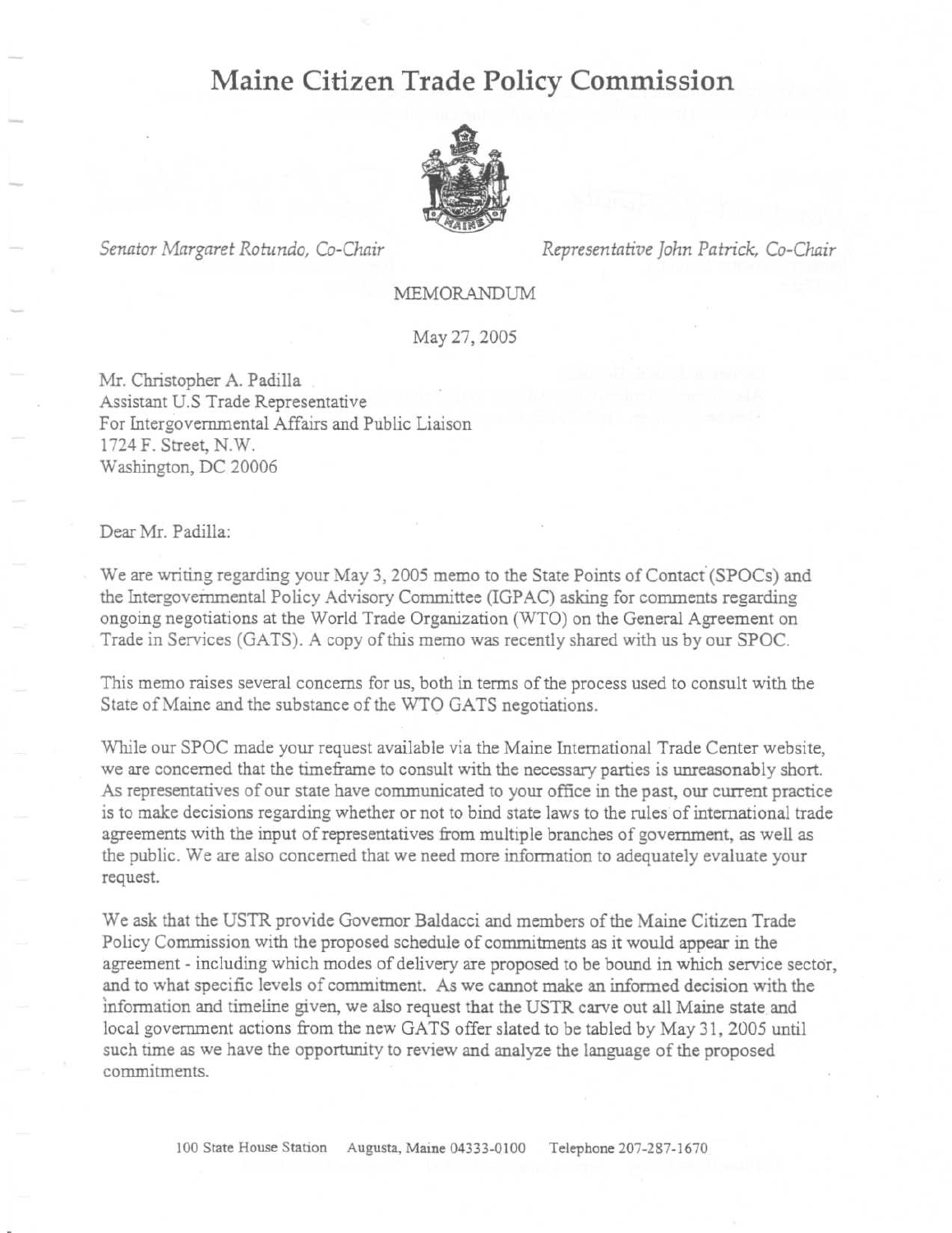Thank you in anticipation for your timely response. We look forward to working with you to resolve our concerns in a timeframe relevant to the current negotiations .

Sincerely,<br>Margaret Portundo

Senator Margaret Rotundo<br>Co-Chair Co-Chair Co-Chair

Tohn L. Catrick

Representative John Patrick

cc: Governor John E. Baldacci Alan Stearns, Senior Policy Advisor to Governor Baldacci Members, Citizen Trade Policy Commission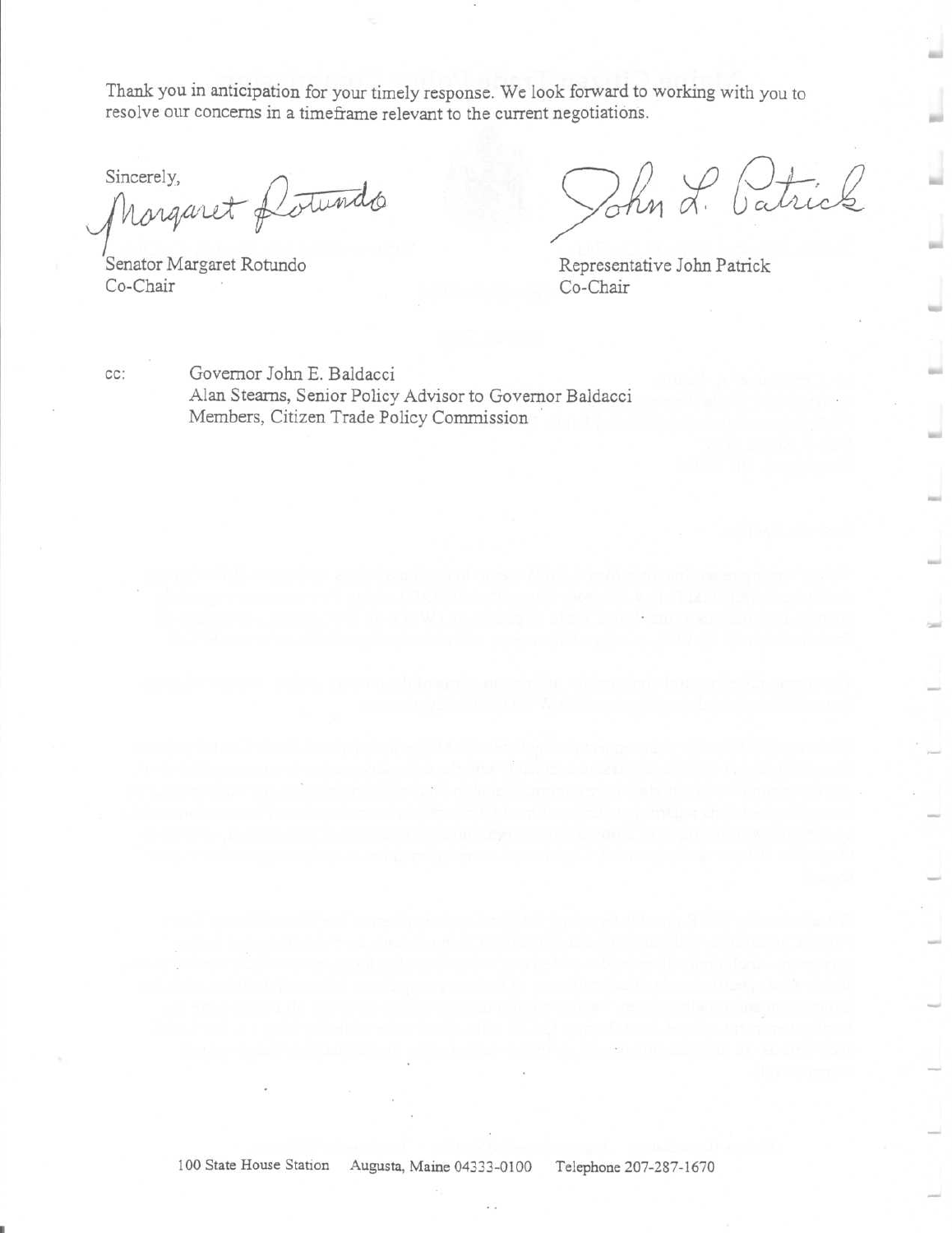## Maine Citizen Trade Policy Commission



Senator Margaret Rotundo, Co-Chair Representative John Patrick, Co-Chair

MEMORANDUM

July 5, 2005

The Honorable Olympia J. Snowe The Honorable Susan M. Collins<br>
United States Senate United States Senate United States Senate<br>
154 Russell Senate Office Building<br>
154 Russell Senate Office Building<br>
154 Russell Senate Office Building 154 Russell Senate Office Building 154 Russell Senate Office Building Washington, D.C. 20510-1903 Washington, D.C. 20510-1903

United States House of Representatives United States House of Representatives<br>1717 Longworth House Office Building 437 Cannon House Office Building 1717 Longworth House Office Building 437 Cannon House Office Washington, D.C. 20515 Washington, D.C. 20515

The Honorable Thomas H. Allen The Honorable Michael H. Michaud<br>
United States House of Representatives United States House of Representatives

Dear Senator Snowe, Senator Collins, Congressman Allen and Congressman Michaud:

The Maine Citizen Trade Policy Commission writes to seek your assistance in obtaining information from the United States Trade Representative ("USTR") regarding the federal government's intentions to commit Maine state laws to comply with the World Trade Organization's General Agreement on Trade in Services (GATS).

As you know, while the United States Constitution places the regulation of trade with foreign countries within the prerogative of the federal government, primary responsibility for protecting public health, welfare and safety is left to the states. It has become increasingly clear to us that the GATS has the potential to undercut traditional areas of state authority. Thus, we view it as crucial that the federal government seek Maine's prior informed consent before agreeing to proposals in negotiations to expand the GATS that would bind state and local governments to conform their laws and practices to the terms of the pact.

Unfortunately, the USTR's efforts to date to seek the input and consent of states have been less than ideal. On May 3, 2005, the USTR issued a memo to the State Points of Contact (SPOCs) providing summaries of additional service sectors that were under consideration for inclusion in the updated United States GATS submission, and giving states the opportunity to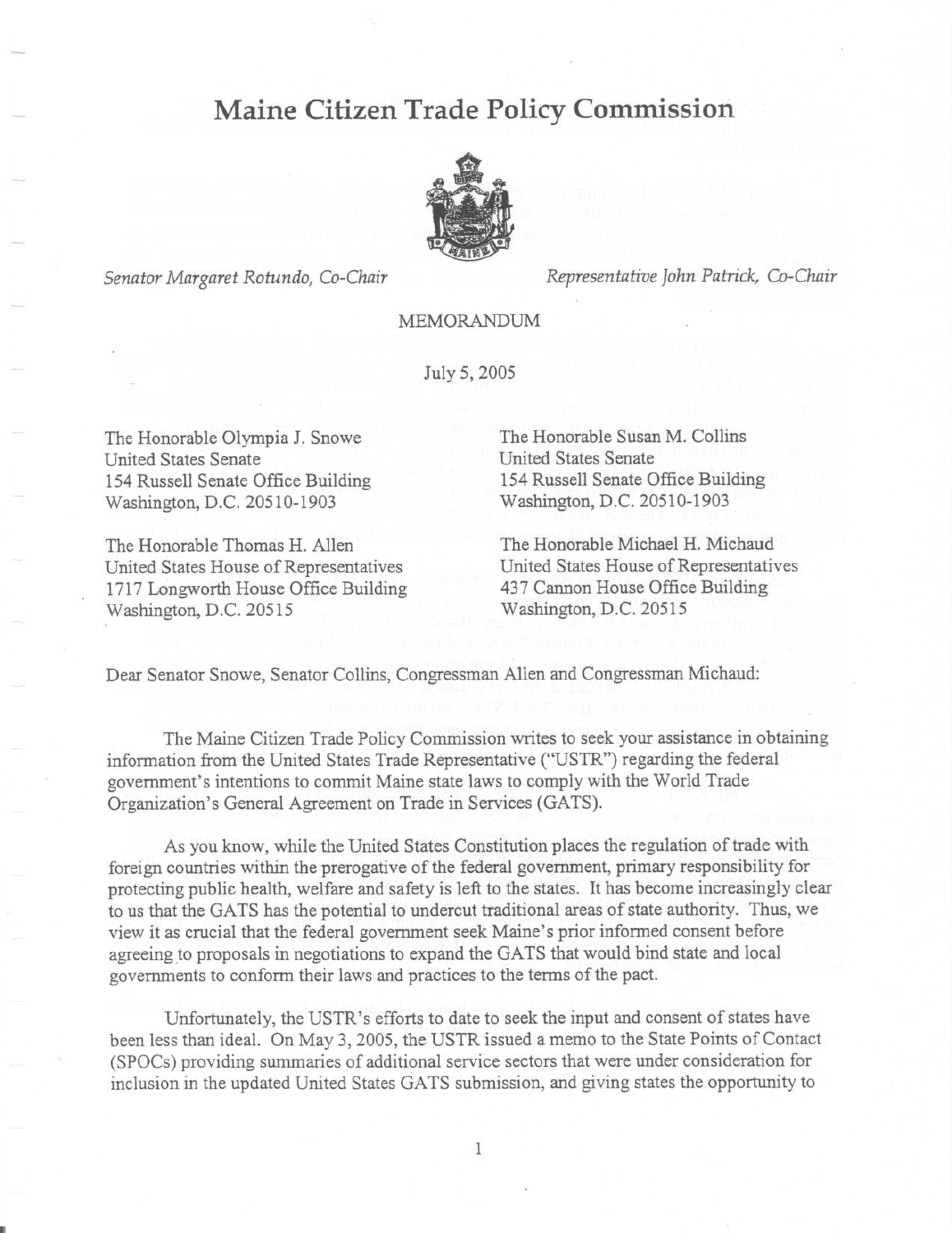comment on whether the proposed submission accurately reflected existing state laws or regulations in the identified service sectors . The USTR gave the states until May 26, 2005, to respond to the memo.

On May 27, 2005, the Commission responded by faxed letter asking USTR to carve out all Maine State and local government actions from the new GATS offer until such time as there had been full opportunity to review and analyze the language of the proposed commitments. A copy of the Commission's letter is attached. We have not received a response to this letter. The U.S. offer was submitted to the WTO on May 31, 2005, and it appears that Maine was not carved out of the GATS offer.

The Commission's staff member was told, informally, by a staff person at USTR that Maine's request to be carved out of the current GATS offer was not honored because it arrived at USTR one day beyond the May 26, 2005, deadline, and because it did not come from the Governor's office . If this report is correct, it is troubling for two reasons. First, timely response to the USTR's request was made difficult by the shortness of time as well as the dearth of information provided to the states. In our responding letter, we pointed out that the tight deadline made it difficult to respond, and that we needed more information to analyze the request. Moreover, May 26 was an arbitrary deadline. The real deadline, in terms of the process of offers, was May 31. The U.S. had not yet made its GATS offer when it received Maine's request and could have carved out Maine measures from the offer had they been willing to do so.

Second, the USTR's alleged refusal to honor the commitment because it did not come from the Governor's office relies on a formality that is not based in law or policy. In practice, the USTR communicates with the State of Maine through the Single Point of Contact system. Maine's Single Point of Contact, Richard Coyle, as director of the Maine International Trade Center, is a member of our Commission. At a minimum, upon receiving the Commission's letter, the USTR should have contacted the Commission, Mr. Coyle, or the Governor's office, to discuss Maine's response to the offer. The USTR's failure to respond or inform the State of Maine regarding the status of its services commitments leaves us in an untenable position of uncertainty.

All of this points out problems that are inherent in the current system of consultation with the states on international trade issues. The USTR has demonstrated a failure to communicate openly and in a timely fashion with an appropriate range of contacts in the states . There are no formal guidelines or protocols for engaging in discussions with the USTR. The USTR's failure to institute a policy for consistent, uniform, and substantive communication with the states has resulted in confusion and lack of understanding on both sides. In an effort to resolve issues relating to this most recent failure of communication, and in a continuing effort to strengthen and clarify the system for communicating with USTR in future, we would appreciate your assistance in receiving answers to the following questions:

On what basis did USTR refuse to honor the Commission's request that Maine be carved out of the May 31, 2005 GATS offer?

 $\overline{2}$